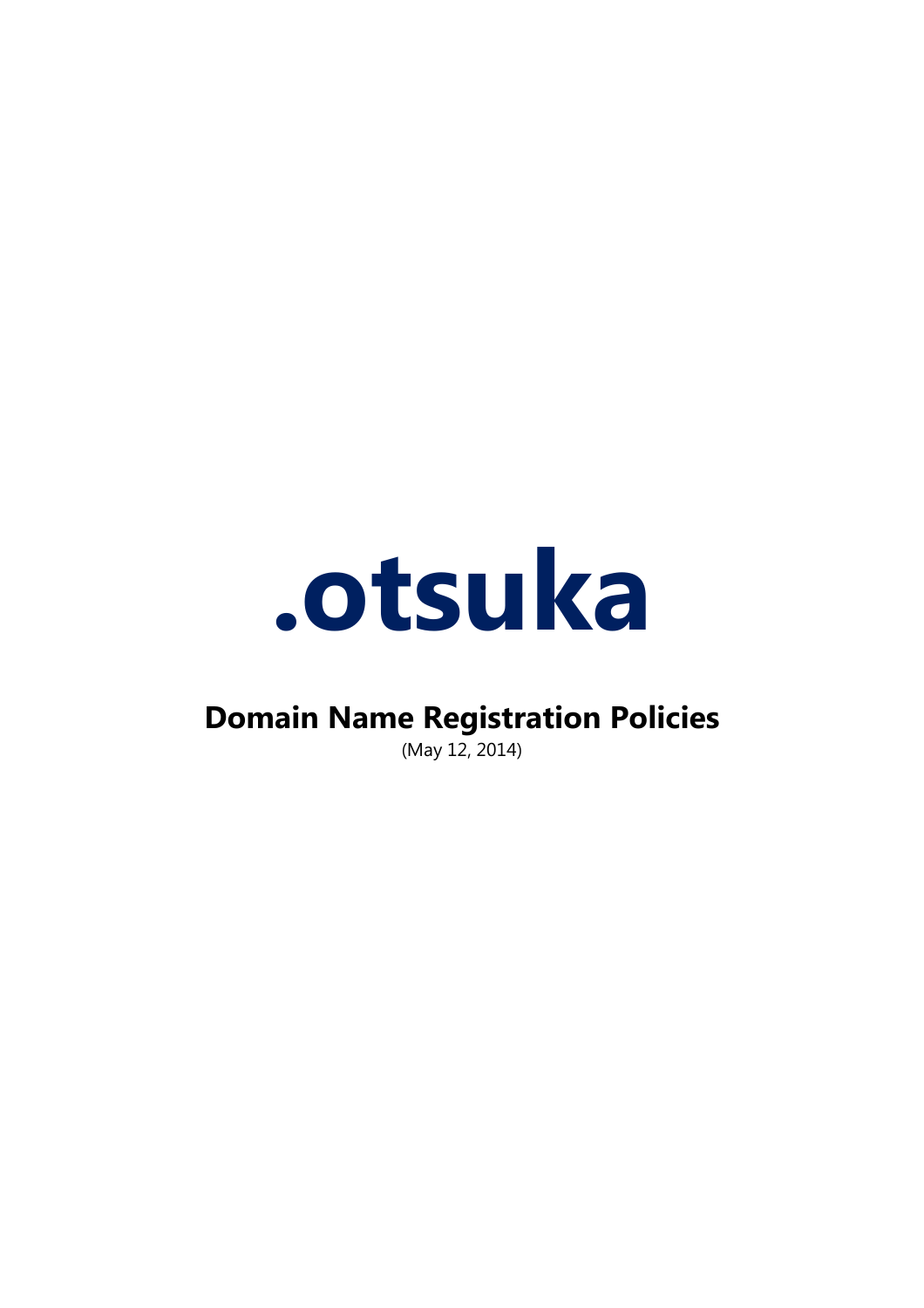# **Contents**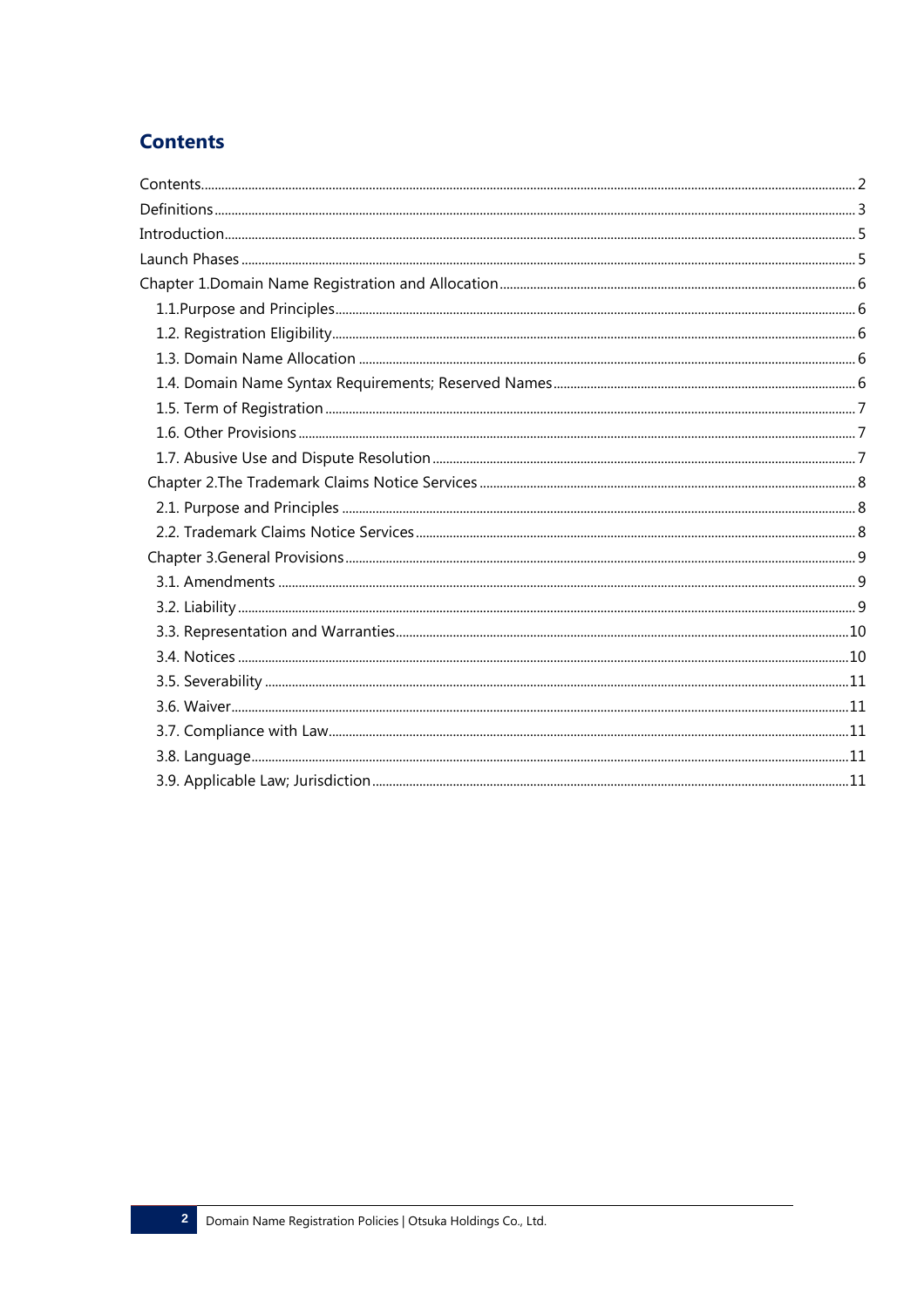# **Definitions**

| <b>Accredited Registrar</b> | means an ICANN accredited registrar that has entered into an<br>agreement ("the Registry-Registrar Agreement") with the Registry<br>Operator and is authorized to register names in the .otsukaTLD.                                                                                                                                                                                                                                                                                                                                                                                                             |
|-----------------------------|-----------------------------------------------------------------------------------------------------------------------------------------------------------------------------------------------------------------------------------------------------------------------------------------------------------------------------------------------------------------------------------------------------------------------------------------------------------------------------------------------------------------------------------------------------------------------------------------------------------------|
| <b>Affiliate</b>            | means an entity that, directly or indirectly, through one or more<br>intermediaries, or in combination with one or more other persons or<br>entities, controls, is controlled by, or is under common control with,<br>the entity specified, and (ii) "control" (including the terms "controlled<br>by" and "under common control with" means the possession, directly<br>or indirectly, of the power to direct or cause the direction of the<br>management or policies of an entity, whether through the ownership<br>of securities, as a trustee or executor, by contract, credit arrangement<br>or otherwise; |
| <b>Applicant</b>            | means an eligible company or organization that applies to register<br>a .otsuka domain name via a dedicated account held with an<br>accredited registrar;                                                                                                                                                                                                                                                                                                                                                                                                                                                       |
| <b>Dedicated Account</b>    | means an account held with a registrar and pre-verified by the<br>registry that is required in order to register a domain name during all<br>registration phases.                                                                                                                                                                                                                                                                                                                                                                                                                                               |
| <b>Domain Name</b>          | means a name at the second level within the .otsuka TLD.                                                                                                                                                                                                                                                                                                                                                                                                                                                                                                                                                        |
| <b>ICANN</b>                | means the Internet Corporation for Assigned Names and Numbers.                                                                                                                                                                                                                                                                                                                                                                                                                                                                                                                                                  |
| <b>IDN</b>                  | means InternationalizedDomain Name.                                                                                                                                                                                                                                                                                                                                                                                                                                                                                                                                                                             |
| <b>Policies</b>             | means these .otsuka Domain Name Registration Policies, the<br>Acceptable Use and Anti-abuse Policy, IDN Policy, and WHOIS Access<br>Policyand any other policy pertaining to the operation of .otsuka<br>including all annexes and any interpretative guidelines published by<br>the Registry in relation to these policies, as may be amended from<br>time to time.                                                                                                                                                                                                                                            |
| <b>Registrant</b>           | means the entity in whose name a Domain Name is registered, who is<br>the Registry or an affiliate of the Registry.                                                                                                                                                                                                                                                                                                                                                                                                                                                                                             |
| <b>Registry</b>             | means Otsuka Holdings Co., Ltd.                                                                                                                                                                                                                                                                                                                                                                                                                                                                                                                                                                                 |
| <b>TLD</b>                  | means Top-Level Domain                                                                                                                                                                                                                                                                                                                                                                                                                                                                                                                                                                                          |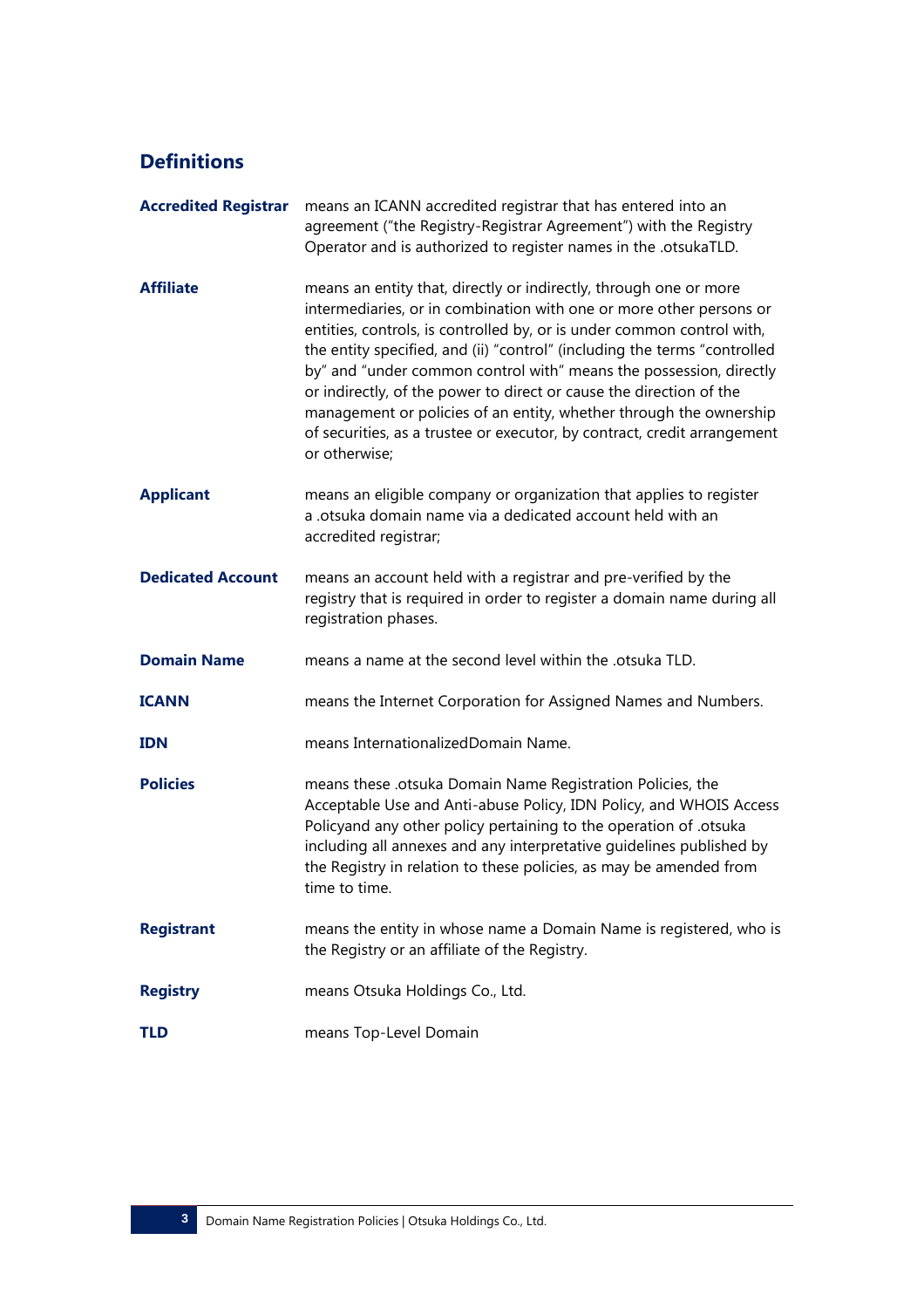| <b>Trademark Claims</b><br><b>Notice Service</b> | one of the trademark rights protection mechanisms introduced by<br>ICANN to support the protection of trademark rights during the<br>launch phases of new gTLDs. The Trademark Claims Notice Service<br>will be in effect for the first 90 days after launch. During this time (i)<br>potential registrants will receive real-time notification when<br>attempting to register a name that corresponds to a trademark<br>registered in the Trademark Clearinghouse, and (ii) Trademark holders<br>will be notified when a name corresponding to their trademark is<br>registered. |
|--------------------------------------------------|-----------------------------------------------------------------------------------------------------------------------------------------------------------------------------------------------------------------------------------------------------------------------------------------------------------------------------------------------------------------------------------------------------------------------------------------------------------------------------------------------------------------------------------------------------------------------------------|
| <b>Trademark</b><br><b>Clearinghouse</b>         | A repository of trademark data that supports the protection of<br>trademark rights in new gTLDs. The Trademark Clearinghouse<br>supports provision of the Trademark Claims Notice Service.                                                                                                                                                                                                                                                                                                                                                                                        |
| <b>UDRP</b>                                      | means the Uniform Dispute Resolution Policy as described<br>athttp://www.icann.org/dndr/udrp/policy.htm.                                                                                                                                                                                                                                                                                                                                                                                                                                                                          |
| <b>URS</b>                                       | means the Uniform Rapid Suspension (System) procedure and rules.                                                                                                                                                                                                                                                                                                                                                                                                                                                                                                                  |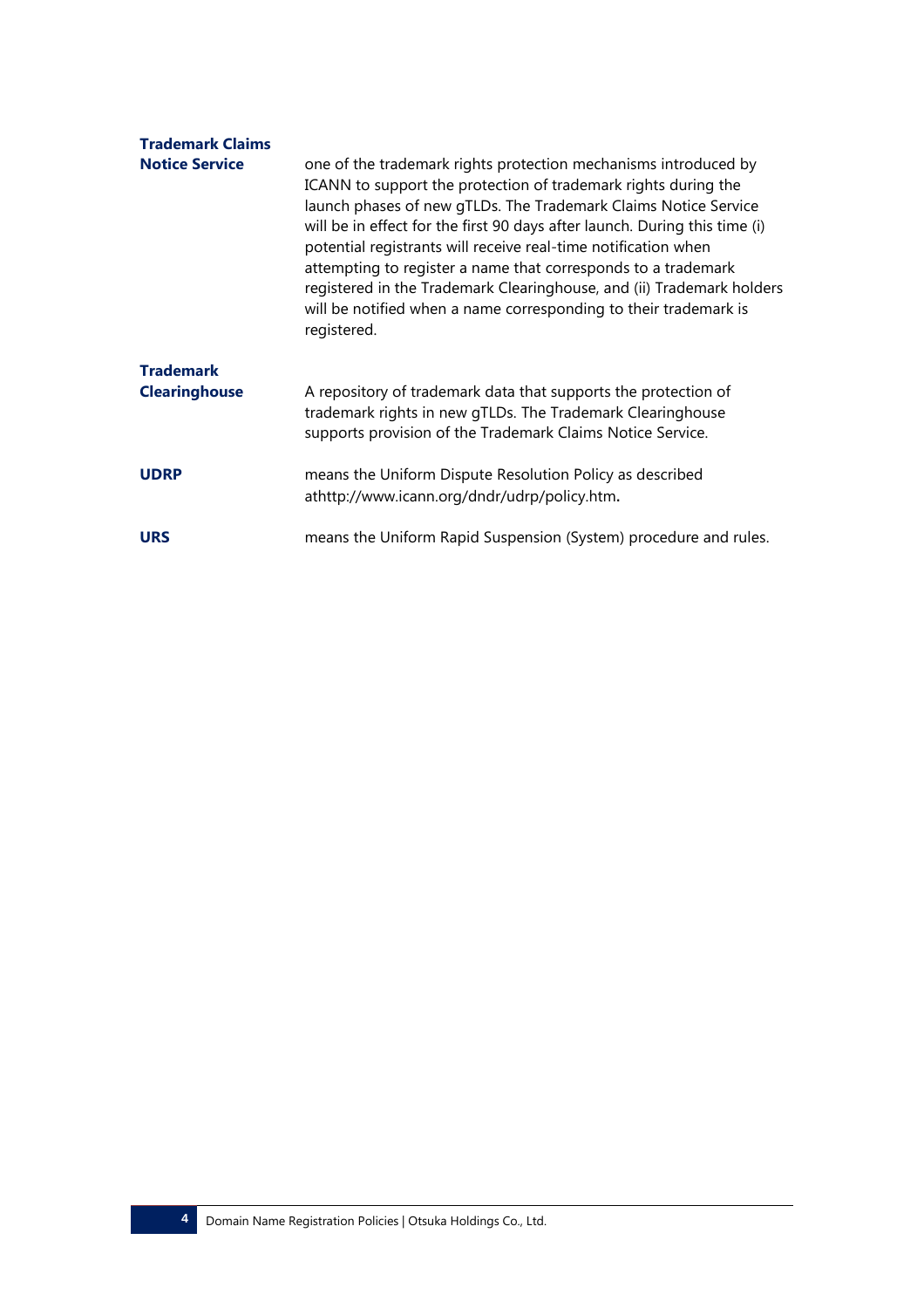# **Introduction**

This Policy describes:

- 1. how the Registry will deal with Domain Name Registration requests;
- 2. the way in which Applications will be processed; and
- 3. in general, all the technical and administrative measures that the Registry shall use to ensure proper, fair, technically stable administration of the .otsuka TLD, setting out the basic rules and procedures applicable to:
	- Applicantssubmitting an Application with the Registry;
	- $-$  the Registry;
	- the Accredited Registrars;
	- the Trademark Clearinghouse Operator; and
	- anyeligible entityinterested in registering a Domain Name.

All other policies governing the operation of the .otsuka TLD are available on the Registry Website.

| <b>Phase</b>                                              | Length                         | <b>Description</b>                                                                                                                                                                                                                                                                                                                                                            |
|-----------------------------------------------------------|--------------------------------|-------------------------------------------------------------------------------------------------------------------------------------------------------------------------------------------------------------------------------------------------------------------------------------------------------------------------------------------------------------------------------|
| Trademark<br><b>Claims Notice</b><br>Service (Phase<br>1) | The first 90 days after launch | Period during which (i) the registrar is required to<br>provide notice to all potential Domain Name<br>Registrants who attempt to register a domain name<br>that matches a Trademark Record verified by the<br>Trademark Clearinghouse ("a Claims Notice") and (ii)<br>The Trademark Clearinghouse will provide Notice of<br>Registered Names ("NORNs") to trademark holder;. |
| Trademark<br>Claims Notice<br>Service (Phase<br>2)        | Ongoing                        | During Phase 2, trademark holders will continue to<br>receive notification from the Trademark Clearinghouse<br>when a label matching their mark is registered, but<br>potential Registrants will no longer be notified by the<br>registrar when attempting to register a Domain Name<br>that matches a Trademark Record in the Trademark<br>Clearinghouse.                    |

### **Launch Phases**

\*The Registry reserves the right to revise or extend the schedule ofany of the above launch phases at its sole discretion. However, the Trademark Claims Notice Services(Phase 1) will be in effect for at least the first 90 days of General Availability. The Registry will provide at least 10 calendar days notice of any changes via the Registry Website.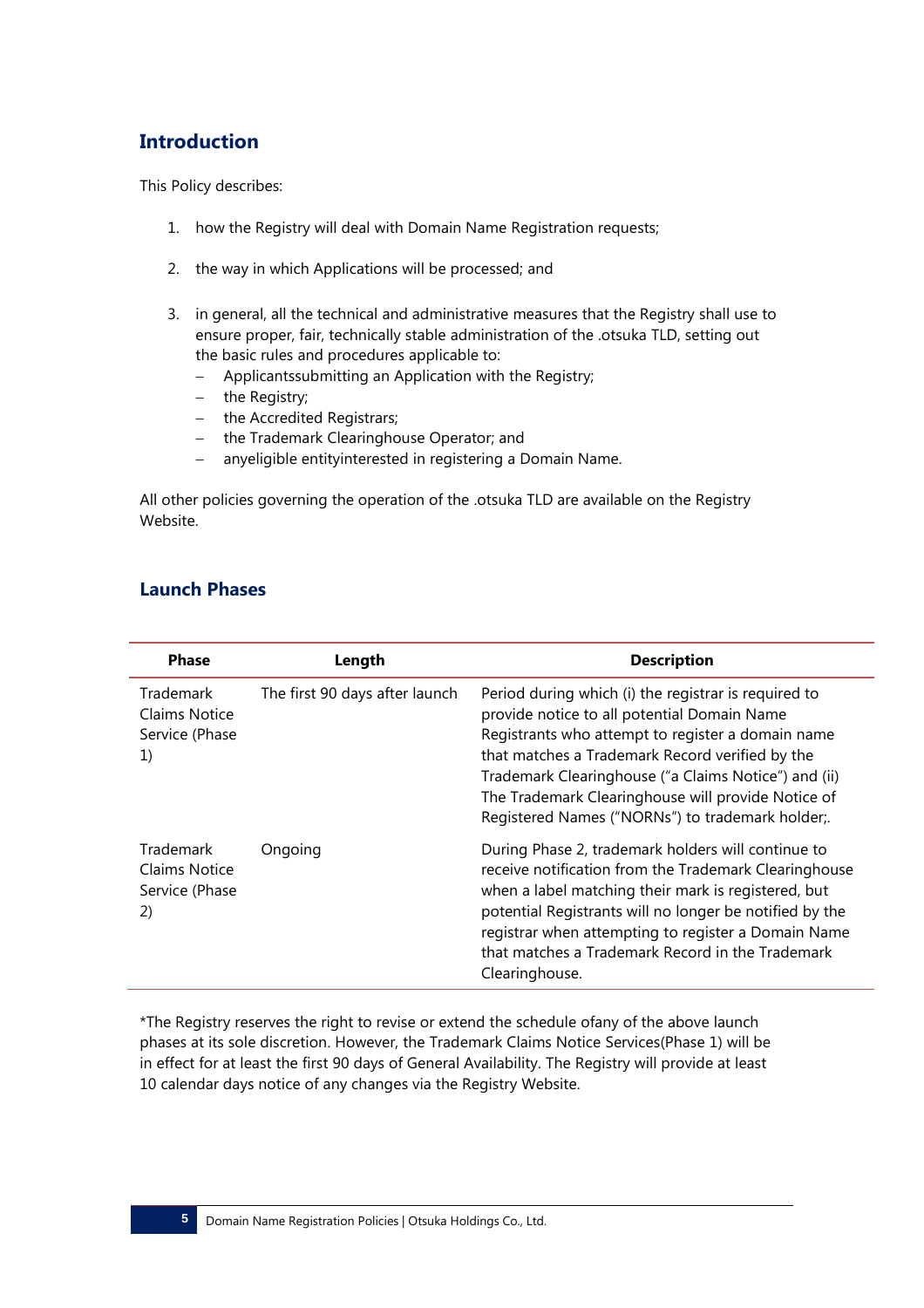# **Chapter 1. Domain Name Registration and Allocation**

# **1.1. Purpose and Principles**

The .otsukaTLD is a domain for Otsuka Holdings Co., Ltd. and its affiliates. The purpose of .otsuka is to reinforce the OTSUKA brand on the Internet, provide a uniform online presence, and a trusted and secure namespace in which Internet users can interact with the company

# **1.2. Registration Eligibility**

1.2.1. Domain names in the .otsuka TLD can only be registered to, and maintained by the Registry and its Affiliates. Only companies (the Registry and its affiliates) are permitted to become registrants. Individuals, including employees and board members of Otsuka Holdings Co., Ltd., are not eligible to register .otsuka domain names.

1.2.2 In all phases of registration, registrants must create a dedicated .otsuka account with a .otsuka accredited registrar in order to apply for a domain name registration or to register a domain name. Access to the dedicated account is limited to authorized administrative contacts. Applications for dedicated accounts are subject to pre-verification conducted by the Registry and must be signed with the Applicant's company seal or signature of management staff

# **1.3. Domain Name Allocation**

With the exception of Domain Names that have already been registered or are otherwise withheld from registration, the Registry and its affiliates will be entitled to request the registration of any domain name via .otsuka accredited registry.

The Registry shall effectuate such Domain Name registrations on a first-come, first-served basis, subject to the terms and conditions of this policy. This entails that, in principle, the first complete and technically correct request to register a Domain Name submitted by an Accredited Registrar and received by the Registry System will result in a Domain Name registration.

# **1.4.Domain Name Syntax Requirements; Reserved Names**

#### **Syntax Requirements for ASCII Domain Names**

- the A-label may only contain letters A-Z (case insensitive) the numbers 0-9, and hyphens;
- the Domain Name cannot begin or end with a hyphen  $($ "-");
- the Domain Name cannot have two consecutive hyphens ("--") in the 3rd and 4th positions;
- underline characters are not allowed;
- the Domain Name cannot exceed 63 characters (excluding the TLD);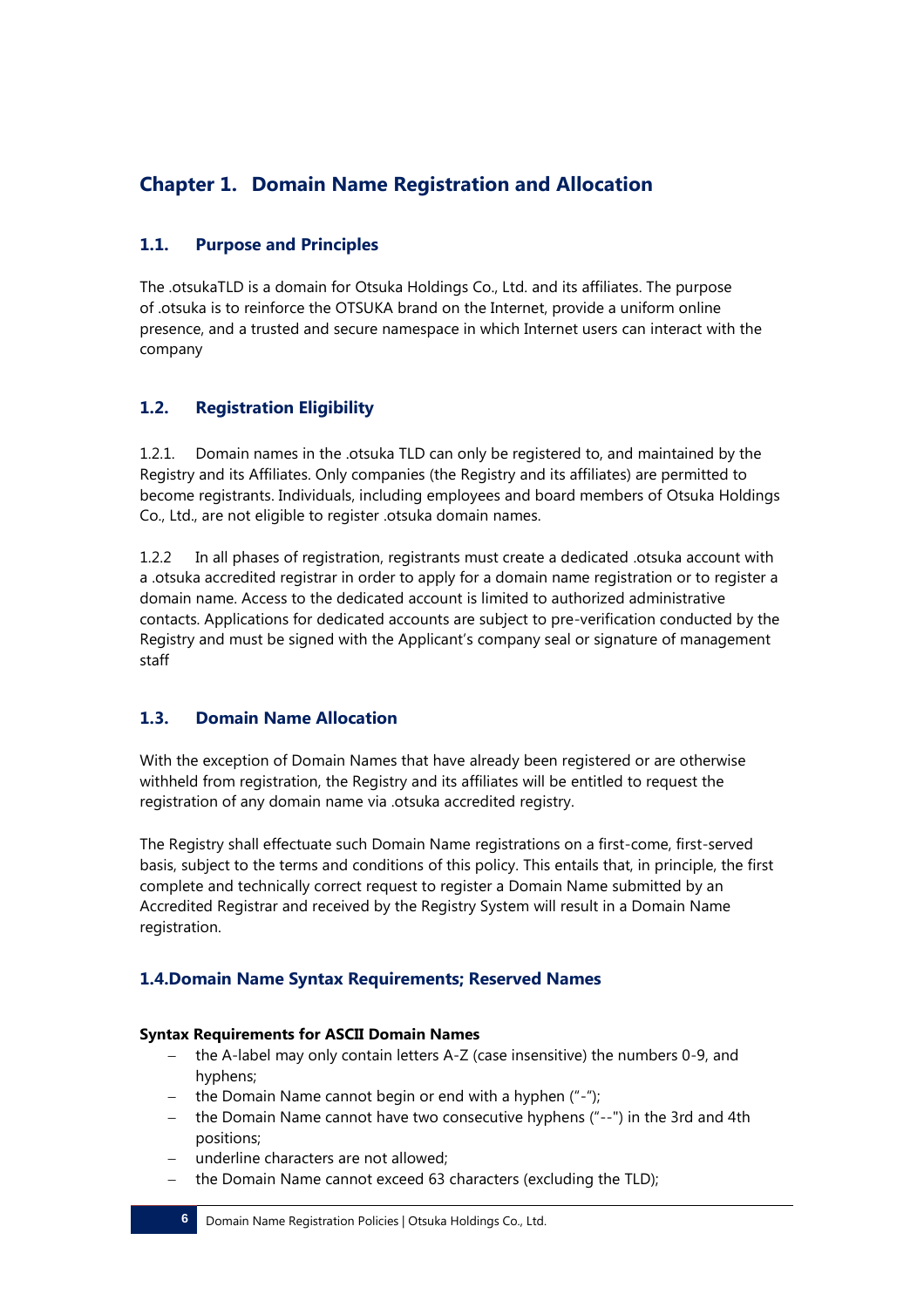the Domain Name must have a minimum length of 3 characters.

#### **Syntax Requirements for IDN Domain Names**

- the "A-label" must be valid according to the IDNA2008 rules. This is tested by decoding the A-label to a UTF-8 string, and then re-encoding. If the re-encoded string matches the original string, this test is passed.
- the A-label must be a valid domain name in its own right (ie length and composition rules for ASCII domain names must also successfully be passed).

Available languages/scripts, IDN tables and variant policy are defined separately in the .otsuka IDN policy.

The Registry reserves the right to make Domain Names available that deviate from the above syntax requirements at any point in time, under additional or supplemental rules and policies.

#### **Reserved Names**

The Registry reserves two-character labels, country and territory names and other labels in accordance with ICANN regulations.

The Registry may revise this list from time to time, to comply with ICANN requirements or for any other reason.

# **Article 1.5. Term of Registration**

Domain names may be registered for a period of 1-10 years. The term of registration shall commence on the date of registration of the Domain Name, and shall expire on the same day of the same month in the following year.

#### **Article 1.6. Other Provisions**

#### **Transfer of Use**

Registrants may not sell, distribute or transfer control or use of a.otsuka domain name to any party that is not an Affiliate of the Registry.

#### **WHOIS Accuracy**

Registrants are required to provide and maintain accurate, complete, and current WHOIS data. In addition, no WHOIS protection service of any kind will be allowed.

#### **Article 1.7. Abusive Use and Dispute Resolution**

#### **UDRP**

UDRP is applicable to all .otsuka registrations.

#### **URS**

The URS System is applicable to all .otsuka registrations for trademark owners who seek a rapid system to take down domain names which infringe on their rights.

#### **Acceptable Use and Anti-AbusePolicy**

Abusiveusedefinitions and policy are provided for separately in the Acceptable Use and Antiabuse Policy available on the Registry Website.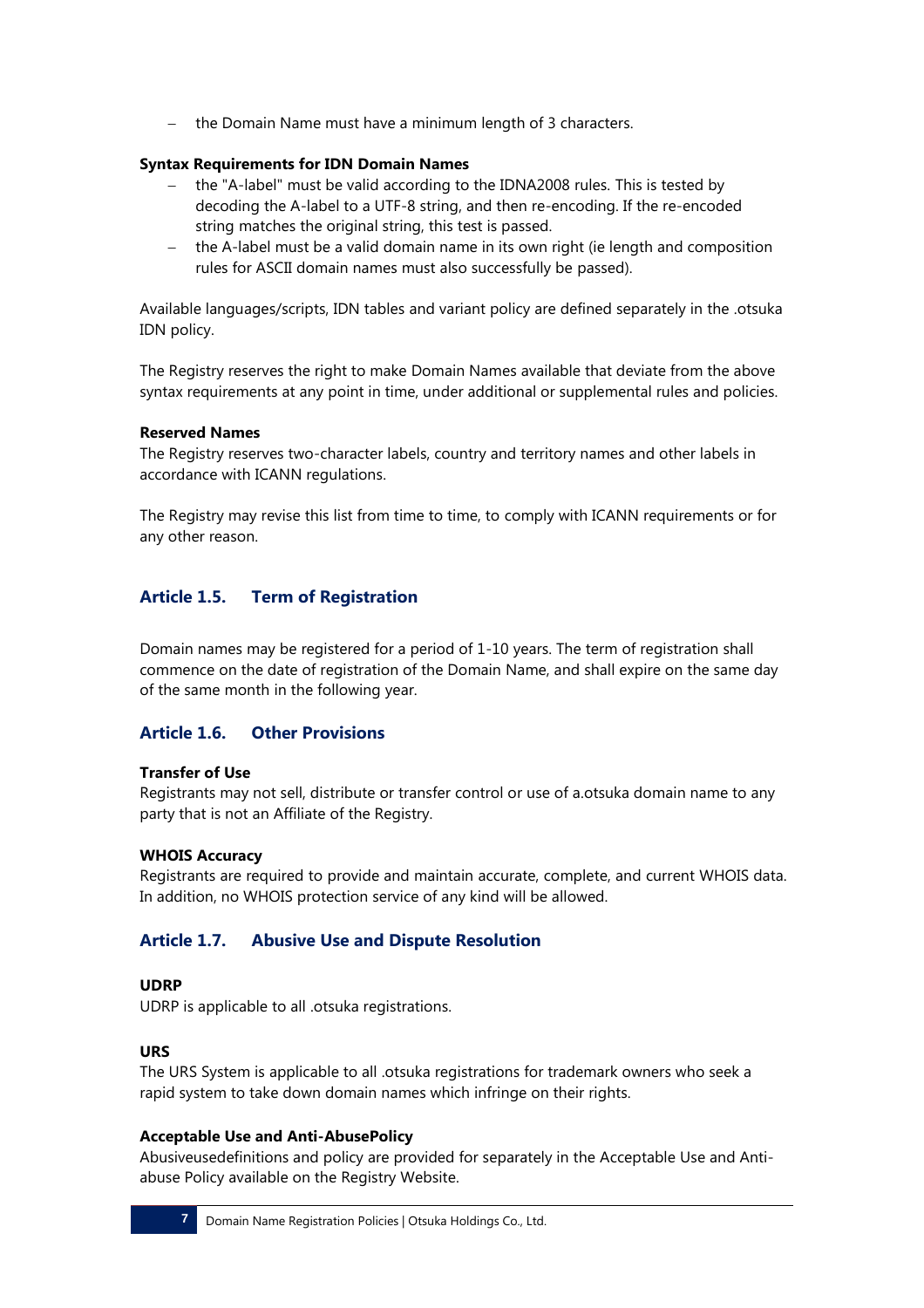# **Chapter 2. The Trademark Claims Notice Services**

# **2.1. Purpose and Principles**

The Trademark Claims Notice Service is arights protection mechanism required by ICANN to support the protection of verified legal rights for Trademark holders.

During the first phase of the Trademark Claims Notice Services, registrars will display real-time notices to customers that attempt to register a domain name matching a Trademark Record verified by the Trademark Clearinghouse. If the Applicant proceeds to register the domain name, the Trademark Holder will receive notice of the registration.

The Trademark Claims Notice Services are facilitated by the Trademark Clearinghouse, a centralized database of trademark data used by all new gTLD registries.

#### **2.2.Trademark Claims Notice Services**

During the first phase of the Trademark Claims Notice Services the (i) the Registrar will be required to provide notice to potential Domain Name Registrants if a domain they are seeking to register matches a Trademark Record verified by the Trademark Clearinghouse ("a Claims Notice") and (ii) The Trademark Clearinghouse will provide Notice of Registered Names ("NORNs") to Trademark holders if a Domain Name is registered that matches their Trademark Record. During the second phase of the Trademark Claims Notice Service only (ii) will be provided.

#### **Term**

The Trademark Claims NoticeServices for the first 90 daysafter launch of the TLD. The Registry may extend this phase at any time. At least 4 calendar days notice of any extension will be published on the Registry Website. The second phase of the Trademark Claims Notice Service will begin on the 91st day after launch and continue on an ongoing basis.

#### **Trademark Claims Notices**

When a potential Registrant attempts to register a domain name during the Trademark Claims period, the registrar is required to display a Claims Notice in real time at the time of registration. The Claims notice MUST be provided in English, and SHOULD be provided in the language of the registrar's registration agreement. The Claims Notice does not prohibit a domain name registration; however an affirmative confirmation from the potential registrant must be required.

#### **Notice of Registered Names ("NORNs")**

During the Claims Notice period, the Trademark Clearinghouse will notify Trademark Holders if a Domain Name is registered that matches a Trademark Record in the Trademark Clearinghouse.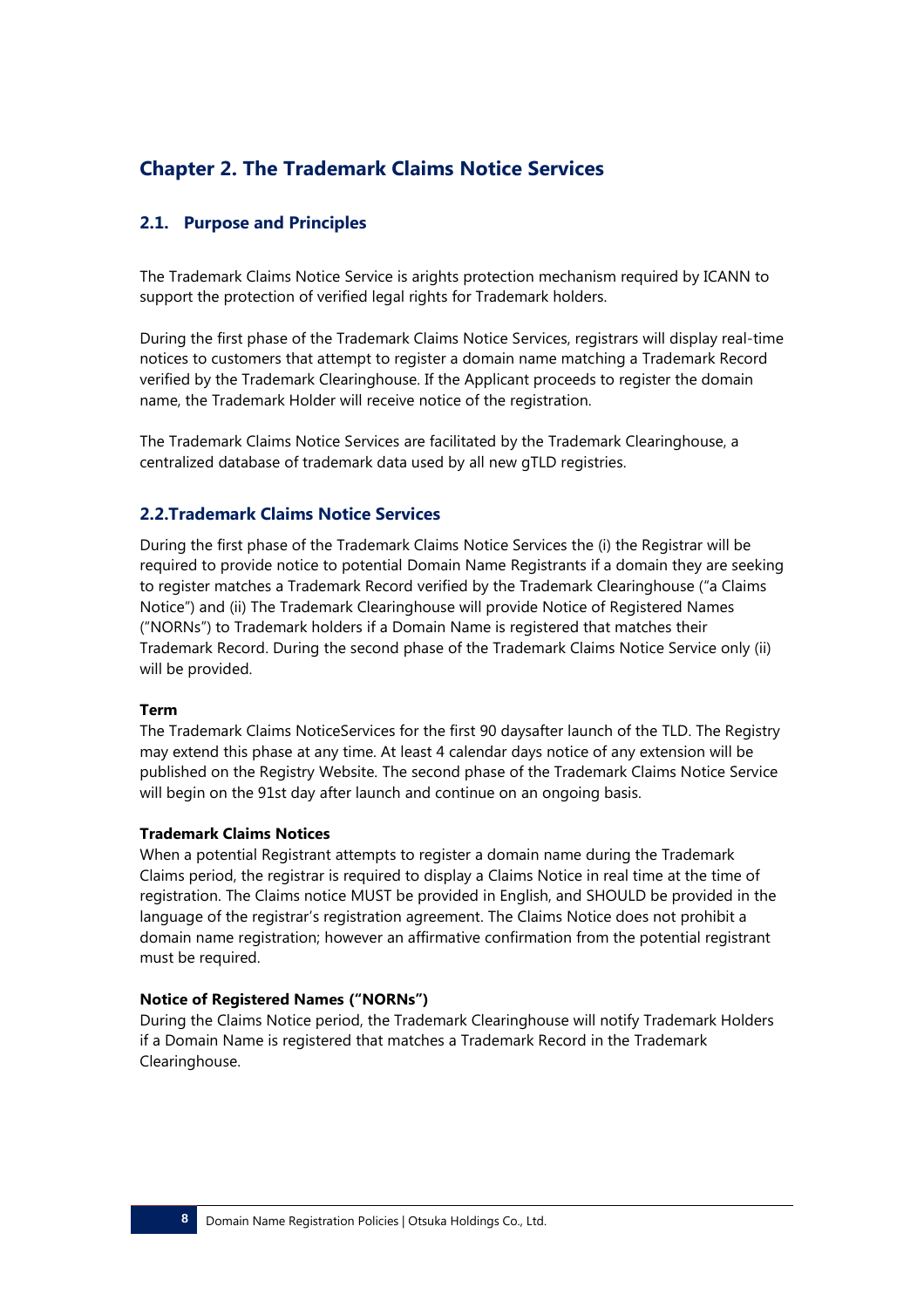# **Chapter 3. General Provisions**

### **3.1.Amendments**

The Registry may amend the provisions of this Policy from time to time, which amendments will take effect at the time they are published on the Registry Website, without prior notice to Accredited Registrars, Domain Name Holders and/or Applicants. The Registry may furthermore issue interpretative guidelines on the Registry Website regarding the terms and provisions of this Policy.

If any part of this Policy shall be found invalid or unenforceable for any reason, the remainder of this Policy shall be valid and enforceable as if such provision was not included therein.

There shall be substituted for any such provision a suitable provision that, as far as is legally possible, comes nearest to the sense and purpose of this Policy.

### **3.2.Liability**

To the extent allowed under governing law, the Registry shall only be liable in cases where willful misconduct or gross negligence is proven. In no event shall the Registry be held liable for any indirect, consequential or incidental damages or loss of profits, whether contractual, based on tort (including negligence) or otherwise arising, resulting from or related to the submission of an Application, the registration or use of a Domain Name or to the use of the Shared Registry System or Registry Website, even if they have been advised of the possibility of such loss or damages, including but not limited to decisions taken by the Registry to register or not to register a Domain Name.

To the extent allowed under applicable law, the Registry's aggregate liability for damages shall in any case be limited to the amounts paid by the Accredited Registrar to the Registry in relation to the Application concerned (excluding additional fees paid by the Applicant to the Accredited Registrar or reseller, and dispute resolution fees). The Applicant agrees that no greater or other damages may be claimed from the Registry (such as, but not limited to, any fees payable or paid by the Applicant in the context of any proceedings initiated against a decision by the Registry to register or not to register a Domain Name). The Applicant further agrees to submit to a binding arbitration for disputes arising from these Policies and related to the allocation of Domain Names.

Applicants and Domain Name Registrants shall hold the Registry harmless from claims filed or disputes initiated by third parties, and shall compensate the Registry for any costs or expenses incurred or damages for which they may be held liable as a result of third parties taking action against it on the grounds that the Applications for or the registration or use of the Domain Name by the Applicant infringes the rights of a third party.

For the purposes of this Article, the term "Registry" shall also refer to its shareholders, directors, employees, members, subcontractors, the Trademark Clearinghouse operator and its respective directors, agents and employees.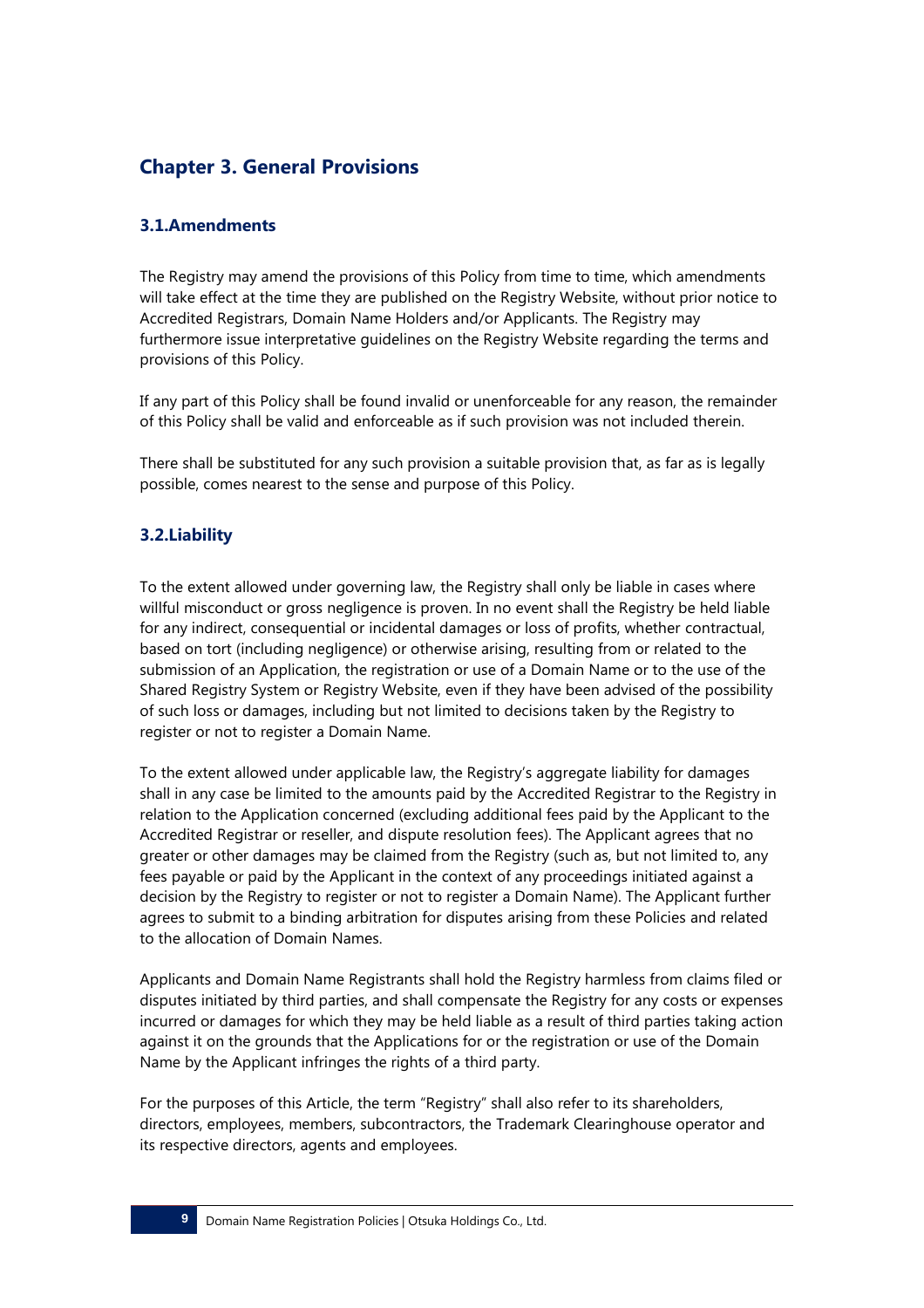The Registry, its directors, employees, contractors and agents are not a party to the agreement between an Accredited Registrar and its Applicants, its Domain Name Holders or any party acting in the name and/or on behalf of such Applicants or Domain Name Holders.

# **3.3.Representations and Warranties**

All Applicants, all Domain Name Registrants, and any party submitting a Domain Nameregistration requestrepresents and warrants that:

- to its knowledge, the registration of the Domain Name mentioned in the Application or Domain Name Registration Request will not infringe upon or otherwise violate the rights of any third party;
- will not register a domain name for the purpose of distributing malware, abusively operating botnets, phishing, piracy, trademark or copyright infringement, fraudulent or deceptive practices, counterfeiting or otherwise engaging in activity contrary to applicable laws or regulations; and
- it will keep the WHOIS information related to the Domain Name accurate and up-todate at all times.
- it shall participate in good faith in any proceedings described in the .otsuka Abusive Use and Dispute Resolution Policy commenced by or against the Applicant.

The Accredited Registrar must ensure that Applicants and Domain Name Holders expressly acknowledge and acceptthat the Registry reserves the right to deny, cancel or transfer any registration or transaction, or place any domain name(s) on registry lock, hold or similar status, that it deems necessary, in its discretion:

- that does not contain complete and accurate information as described in these Policies, or is not in compliance with any other provision of these Policies; or
- $-$  to protect the integrity and stability of the registry; or
- to comply with any applicable laws, government rules or requirements, requests of law enforcement, or any dispute resolution process; or
- $-$  to avoid any liability, civil or criminal, on the part of Registry, as well as its affiliates, subsidiaries, officers, directors, and employees; or
- following the outcome of a Dispute Resolutionproceeding.

The Registry shall be entitled to suspend or revoke any Domain Name in case of noncompliance or violation of these Policies, and in particular these representations and warranties.

#### **Article 3.4. Notices**

All notices (to be) given by the Registry hereunder shall be given in writing at the email address of the Domain Name Holder, as provided to the Registry in Article 1 above. All notices to be given to the Registry shall be deemed to have been properly given (i) in paper form, when delivered in person or via courier service with confirmation of receipt and (ii) by electronic mail, upon confirmation of receipt by the Registry's email server.